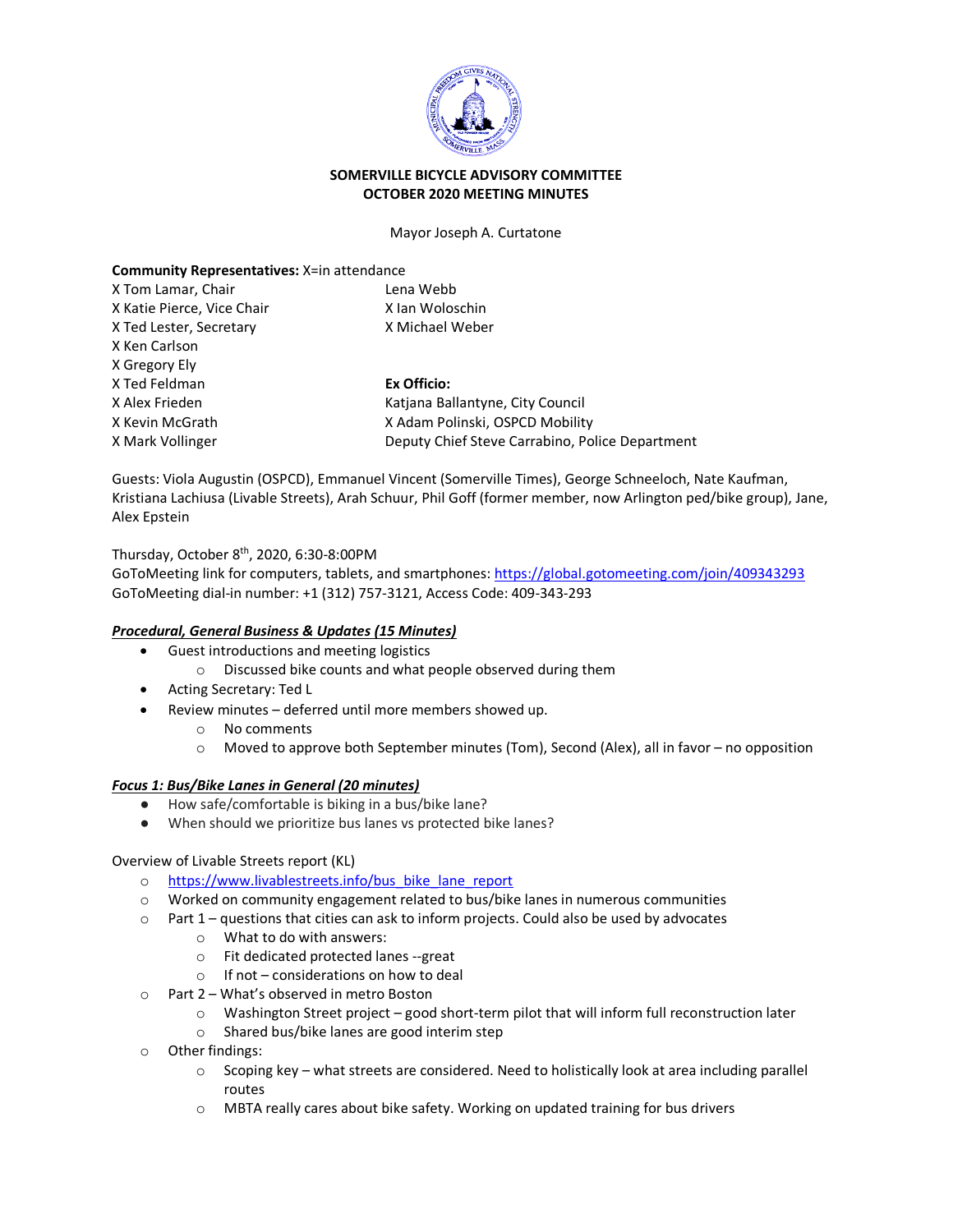- o Tom found the following interesting items in report:
	- o How people rank facilities
	- o What circumstances shared bus/bikes are more/less comfortable for bikes downhill vs uphill
- $\circ$  Ken: Appreciates report. How many people in survey? (A: in appendix several hundred total)
	- $\circ$  Frequency of buses should be a consideration more comfortable with less frequent busses.
	- o Would like to see more recommendations or info on the steps leading up to the bus/bike lane. How to engage community.
		- KL MAPC has report coming out which should have this sort of action plan
- o Phil: Headways between busses important. What about width? (A: not in report, 12ft works want to force lane change – wide 16ft lanes lead to passing too close – MBTA not interested in wider lanes)
	- o East Arlington one is 15 ft wide nice for passing busses when bus is stopped
	- o Topology matters slight downhill helps
- $\circ$  Greg: Comfortable in shared bus/bike. Do take up lots of width trading off bus travel times vs safe corridor for bikes
- $\circ$  Ian: Concern over aggressive bus drivers. But bus drivers appear to be better in last few years. Want to know who to call with complaints – make sure drivers are held to account and retrained when complaints are filed. More transparency on what happens when complaints occur. Don't want to sling mud – but bus/bike lanes won't be successful without accountability.
	- O KL MBTA instant reporting:<br>■ MBTA incident repo
		- MBTA incident reporting info:
		- **Phone number: 617-222-3200**
		- Website[: https://www.mbta.com/customer-support](https://www.mbta.com/customer-support)
		- **T** Twitter Handle: @MBTA
	- o KL MBTA trainer Ronnie would be happy to talk about internal processes. Can send info for a meeting
- o George (via chat):
	- $\circ$  Not going to ask due to time but I'm wondering how curb uses are handled. The Brighton Ave bus lane is often a loading zone [https://www.google.com/maps/@42.3531055,-](https://www.google.com/maps/@42.3531055,-71.1331603,3a,75y,112.95h,73.34t/data=!3m6!1e1!3m4!1sN_oAMamUkyhJQJY3rNMjVg!2e0!7i16384!8i8192) [71.1331603,3a,75y,112.95h,73.34t/data=!3m6!1e1!3m4!1sN\\_oAMamUkyhJQJY3rNMjVg!2e0!7i1](https://www.google.com/maps/@42.3531055,-71.1331603,3a,75y,112.95h,73.34t/data=!3m6!1e1!3m4!1sN_oAMamUkyhJQJY3rNMjVg!2e0!7i16384!8i8192) [6384!8i8192](https://www.google.com/maps/@42.3531055,-71.1331603,3a,75y,112.95h,73.34t/data=!3m6!1e1!3m4!1sN_oAMamUkyhJQJY3rNMjVg!2e0!7i16384!8i8192)
- $\circ$  Tom: Likes being able to bus side by side on Broadway, Museum of Science less comfortable due to more busses overtaking.
- o KL: Always happy to talk[: kristiana@livablestreets.info](mailto:kristiana@livablestreets.info)

# *Focus 2: Bike Counts (15 minutes)*

- Observations from bike counts all
- Presentation of 2019 counts Adam
- o Observations covered mostly during introductions
	- o Lots of BlueBikes mostly recreational, some electric scooters. Observed bike counts down, but other modes down even more. Lots of joggers, but fewer school kids
	- o Ken: BlueBikes much more spread out through day not big peaks
- o 2019 Observations (Adam) see slides for all data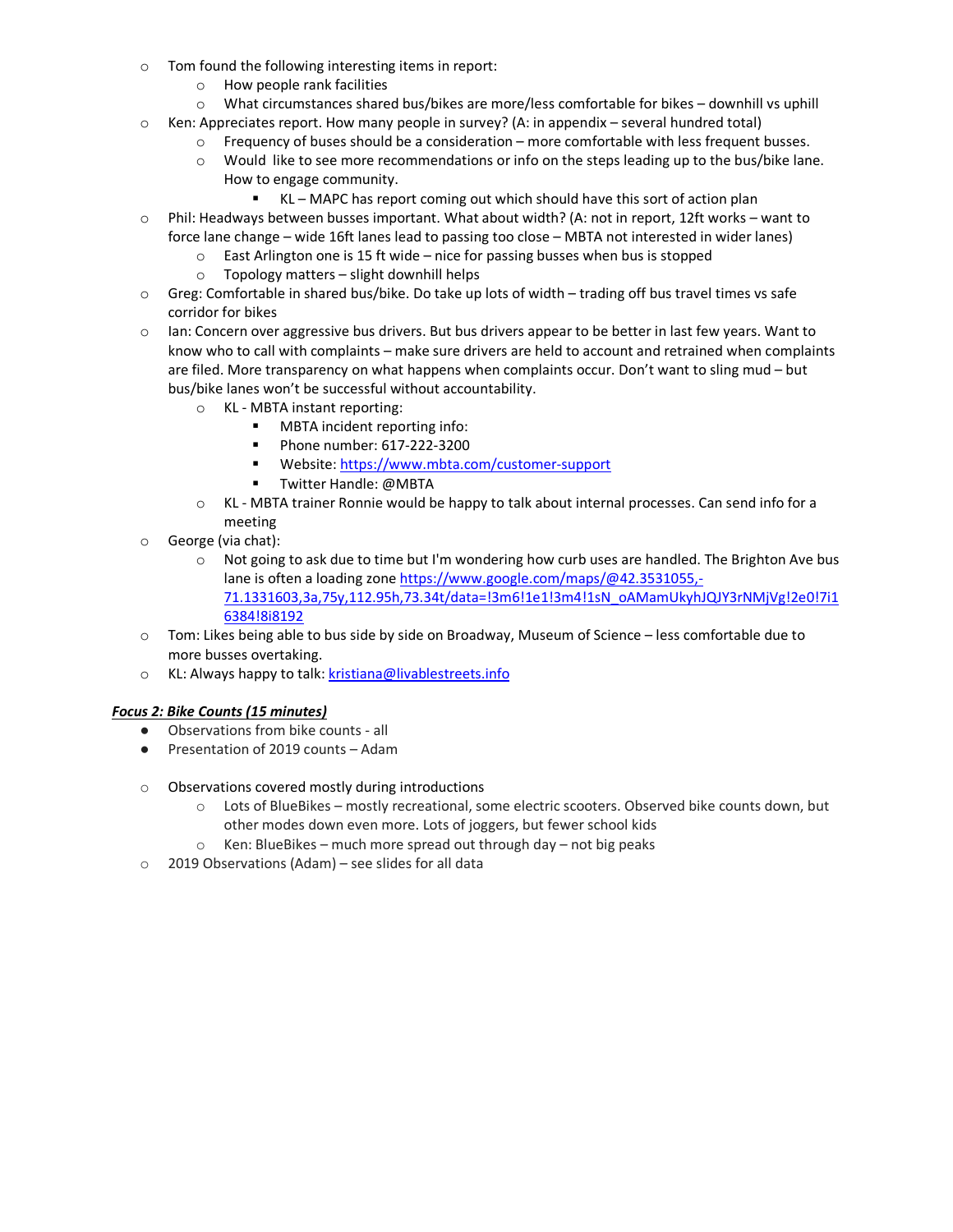

- o
- Highest peds in 10 years. Rebound on bikes
- o Counts are movements (screen lines) not people. Can contract to get more details if wanted
- o Somerville Ave, Porter, Davis, Community Path highest
- o East Somerville, Winter Hill, Clarendon lower focus areas for city
- o Deltas big decrease in Union Sq due to construction, but Webster up instead. Beacon up now that project is complete. Biggest changes related to construction
- o Variations due to weather, differences in how people count look for trends over multiple years
- $\circ$  Medford/South big bike decline in 2019. Tom Paving? Maybe  $\circ$  Biggest ped counts near transit stations
- Biggest ped counts near transit stations
- $\circ$  Big drop on Holland looks big in absolute, but not a big drop percentage wise
- o Assembly Sq by Orange line is fastest growing
- $\circ$  Ted: Why was 2018 bad? A: Partially due to contractors doing counts on bad weather days, bad weather overall. Kevin – bad construction season
- o Ken: Anything else needed for 2020 counts: A: No. Thanks everyone for stepping up, only a few sites left that OSPCD will do next week. Lots of experienced counters
- o Comparison 2020 vs 2019 (Adam)
	- o At just two sites looks like big drop in peds, but not as big a drop in bikes
	- o Vendor counts during pandemic (Holland/Cameron same day of year for 12h, but a little rain in 2019)
		- Vehicles down 30%, Peds down 35%, Bikes UP 0.2%
		- More distributed during day more during middle of the day. In all 3 modes.
	- o I-93 counter back to 90% of peak
	- $\circ$  Arah: NYT reported more female riders during pandemic worth looking at age/gender numbers
		- <https://www.nytimes.com/2020/10/07/nyregion/nyc-biking-covid-women.html>

## *City Update – Adam (40 Minutes)*

- Remaining projects before winter: Washington St, Wellington Bridge
- Shore Drive bike lane options
- SBAC requests:
	- Deploy flexposts on Beacon St and buffered on bike lanes throughout the city
	- Information on Somerville Ave near Porter project
	- Properzi Way speed bump
	- Issues with delivery vehicles in bike lanes

Adam's city update:

- o Project status slide not updated
- o New map with inclusion of transit projects and equity
- o New turn lanes at Holland/College painted red buses bikes can go straight
	- o Ted L: will there be signs No Right Turn Except Busses/Bikes? A: Signs enroute
- $\circ$  Oliver St, Highland Road pinch points, Gilman St chicane last installation for the year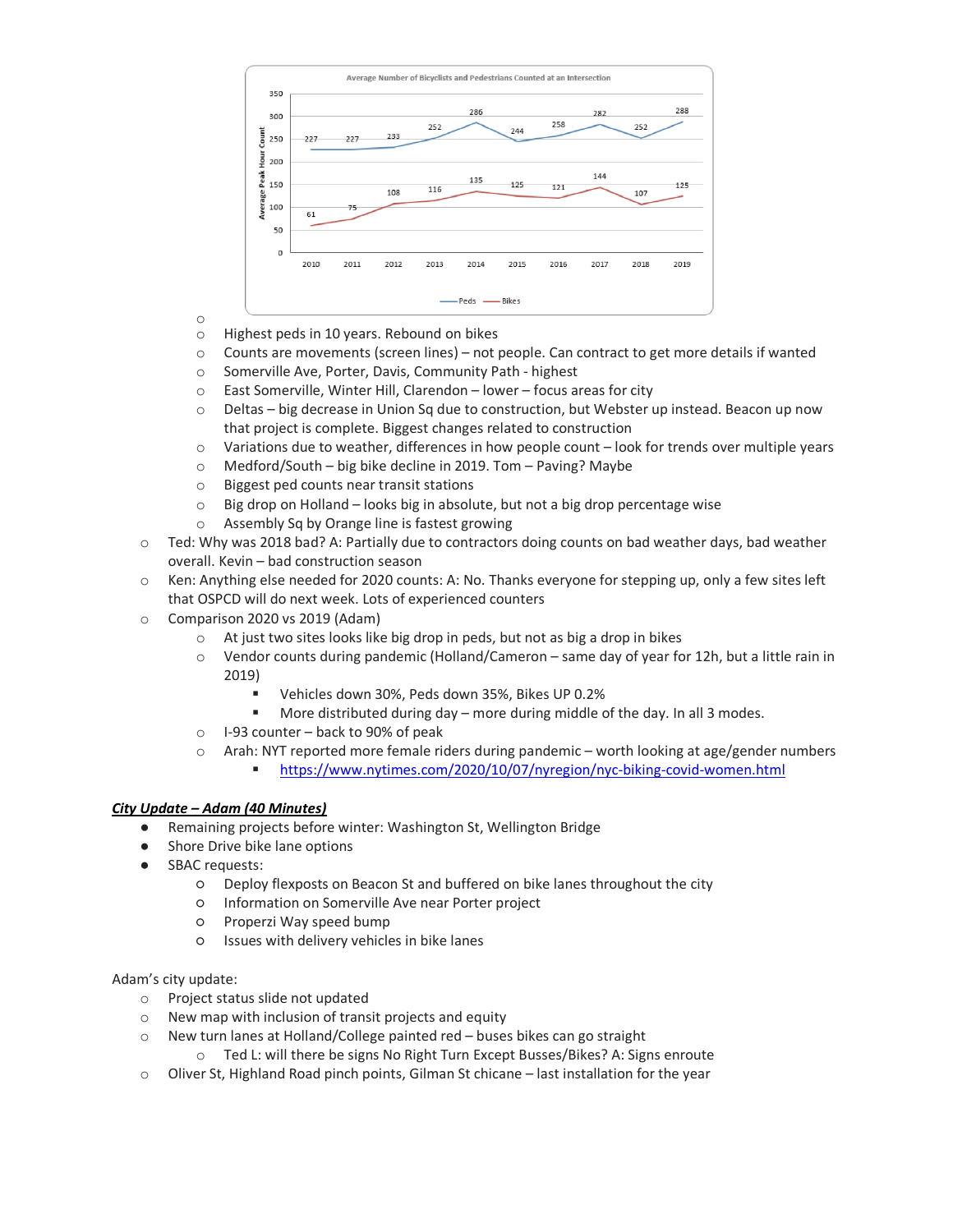- o Mark V: what is maintenance plan? Viola: City has hired Neighborways Design (Mark Chase) to do repairs. Locational – some streets see more damage than others
	- o Adam: more aggressive treatments get more damage. Tradeoff
- o Ken: Recommend pushing back removal date to December
- $\circ$  Alex F: Where are more robust treatments being used? E.g. concrete posts on Central.
	- $\circ$  Viola for this year, Covid response no robust treatments. If repeating next year, city is considering more robust treatments. Street cleaning and emergency access also play a role.
		- Fire department ok with flex posts
- o Katie: Shared streets great success. Why not continue next year, despite Covid?
	- o Viola very resource intensive. Would want to rethink before doing again. Some people see them as successful, others saw them as not as successful – not slow enough to make people feel comfortable walking in the street. More planning for next year.
	- o Mark V one page lessons learned will help capture.
		- Neighborways Design and Soloman foundation may do report
- o Western Washington St
	- o Meeting earlier this week. Thanks to Alex F for time dedicated to this project
	- $\circ$  Plan is to implement bike lanes in both directions shared with busses in some stretches
	- o Beacon to Dane is tricky won't be part of initial deployment. Spring 2021
	- o Alex F: What issues did MBTA have? A: What happens when bus gets to Beacon St with street narrowing with curb extensions – can't stop at bus stop then go straight. Signaling with bus priority. Bus stop location and width. Option of moving stop to other side of intersection.
		- Inn: Don't block the box signs already there
	- o Comments on chat:
		- **Ted L: Note: Arlington removed curb extensions for their bus/bike lane pilot.**
		- Tom: Are we changing how we plan future curb extensions so they won't preclude eventual bike lanes or bus lanes?
		- Ich Ian: This is the exact same problem as Holland Ave.
	- o Ken: Attendance, pro/con? A: ~100 attendees at any time. Hard to tell pro/con, but maybe 1/3 were opposed or had skeptical questions. No strong opposition – less controversy. Webinar helped
		- $M =$  Mark V good job answering questions during meeting.
	- $\circ$  Alex F: Good that school is not in session, otherwise parent concerns over pickup/drop off. Councilor JT was there and very supportive.
	- o Ian: Councilor Will M. also in attendance and support.
- o Gilman Square
	- o Katie: Excited about meeting. City thought of it as complete street project. Considered origin/destinations – placed in context of network. Positive feedback at meeting. Thanks to city for hard work.
	- o Viola: Medford Bridge repurposed for open space. Bike/Peds/Emergency vehicles only
		- Slides from meeting will be up on webpage
		- $\blacksquare$  Pink zone two way separated bike lane
		- [https://somervoice.somervillema.gov/gilman-square-plan](https://somervoice.somervillema.gov/gilman-square-plan-implementation?tool=brainstormer#tool_tab)[implementation?tool=brainstormer#tool\\_tab](https://somervoice.somervillema.gov/gilman-square-plan-implementation?tool=brainstormer#tool_tab)
		- Survey also available on-line tomorrow. Bike committee can also give separate feedback.
	- o Review at E&E meeting next week
- o Wellington Bridge
	- o Scheduling removal of old markings and repainting this month
- o Shore Drive
	- o Mayor interested in improving safety on that corridor
	- o Quick build project this fall.
	- o City developing new concept open to feedback, but must be quick build
	- o Mark V: Live nearby depends on where table is placed. People speed up after speed table (and get air!). For bike lane – where is traffic coming and going?
		- Consider widening multiuse path as off-street alternative
		- One other option is to swap parking would increase parking